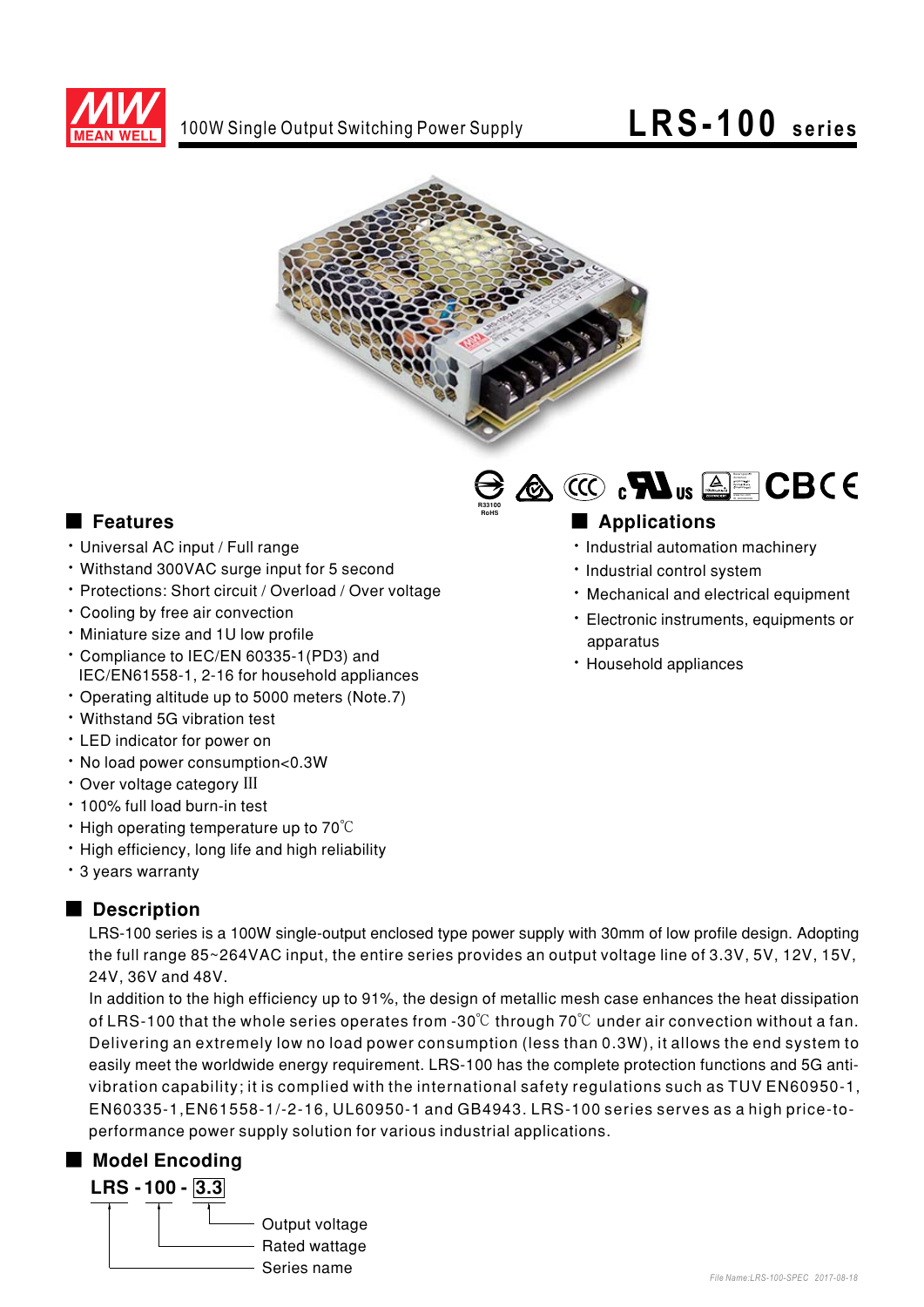

## 100W Single Output Switching Power Supply **LRS-100 series**

### **SPECIFICATION**

| <b>MODEL</b>           |                                                                                                                                                                                                                                                                                                                                                                                                                                                                                                                                                                                                                                                                                                                                                                                                                                                                                                                                                                                                                                                                                                                                                                                                                                       | LRS-100-3.3                                                                                       | LRS-100-5                     | LRS-100-12                      | LRS-100-15                    | LRS-100-24     | LRS-100-36     | LRS-100-48     |  |
|------------------------|---------------------------------------------------------------------------------------------------------------------------------------------------------------------------------------------------------------------------------------------------------------------------------------------------------------------------------------------------------------------------------------------------------------------------------------------------------------------------------------------------------------------------------------------------------------------------------------------------------------------------------------------------------------------------------------------------------------------------------------------------------------------------------------------------------------------------------------------------------------------------------------------------------------------------------------------------------------------------------------------------------------------------------------------------------------------------------------------------------------------------------------------------------------------------------------------------------------------------------------|---------------------------------------------------------------------------------------------------|-------------------------------|---------------------------------|-------------------------------|----------------|----------------|----------------|--|
|                        | <b>DC VOLTAGE</b>                                                                                                                                                                                                                                                                                                                                                                                                                                                                                                                                                                                                                                                                                                                                                                                                                                                                                                                                                                                                                                                                                                                                                                                                                     | 3.3V                                                                                              | 5V                            | 12V                             | 15V                           | <b>24V</b>     | 36V            | 48V            |  |
| <b>OUTPUT</b>          | <b>RATED CURRENT</b>                                                                                                                                                                                                                                                                                                                                                                                                                                                                                                                                                                                                                                                                                                                                                                                                                                                                                                                                                                                                                                                                                                                                                                                                                  | 20A                                                                                               | 18A                           | 8.5A                            | 7A                            | 4.5A           | 2.8A           | 2.3A           |  |
|                        | <b>CURRENT RANGE</b>                                                                                                                                                                                                                                                                                                                                                                                                                                                                                                                                                                                                                                                                                                                                                                                                                                                                                                                                                                                                                                                                                                                                                                                                                  | $0 - 20A$                                                                                         | $0 - 18A$                     | $0 - 8.5A$                      | $0 \sim 7A$                   | $0 - 4.5A$     | $0 - 2.8A$     | $0 - 2.3A$     |  |
|                        | <b>RATED POWER</b>                                                                                                                                                                                                                                                                                                                                                                                                                                                                                                                                                                                                                                                                                                                                                                                                                                                                                                                                                                                                                                                                                                                                                                                                                    | 66W                                                                                               | 90W                           | 102W                            | 105W                          | 108W           | 100.8W         | 110.4W         |  |
|                        | RIPPLE & NOISE (max.) Note.2 100mVp-p                                                                                                                                                                                                                                                                                                                                                                                                                                                                                                                                                                                                                                                                                                                                                                                                                                                                                                                                                                                                                                                                                                                                                                                                 |                                                                                                   | 100mVp-p                      | 120mVp-p                        | 120mVp-p                      | 150mVp-p       | 200mVp-p       | 200mVp-p       |  |
|                        | <b>VOLTAGE ADJ. RANGE</b>                                                                                                                                                                                                                                                                                                                                                                                                                                                                                                                                                                                                                                                                                                                                                                                                                                                                                                                                                                                                                                                                                                                                                                                                             | $2.97 - 3.6V$                                                                                     | $4.5 - 5.5V$                  | $10.2 - 13.8V$                  | $13.5 - 18V$                  | $21.6 - 28.8V$ | $32.4 - 39.6V$ | $43.2 - 52.8V$ |  |
|                        | VOLTAGE TOLERANCE Note.3 $\pm$ 3.0%                                                                                                                                                                                                                                                                                                                                                                                                                                                                                                                                                                                                                                                                                                                                                                                                                                                                                                                                                                                                                                                                                                                                                                                                   |                                                                                                   | ±2.0%                         | ±1.0%                           | ±1.0%                         | ±1.0%          | ±1.0%          | ±1.0%          |  |
|                        | LINE REGULATION Note.4 $\pm$ 0.5%                                                                                                                                                                                                                                                                                                                                                                                                                                                                                                                                                                                                                                                                                                                                                                                                                                                                                                                                                                                                                                                                                                                                                                                                     |                                                                                                   | ±0.5%                         | ±0.5%                           | ±0.5%                         | ±0.5%          | $\pm 0.5\%$    | $\pm 0.5\%$    |  |
|                        | <b>LOAD REGULATION Note.5 <math>\pm 2.0\%</math></b>                                                                                                                                                                                                                                                                                                                                                                                                                                                                                                                                                                                                                                                                                                                                                                                                                                                                                                                                                                                                                                                                                                                                                                                  |                                                                                                   | ±1.0%                         | ±0.5%                           | ±0.5%                         | $\pm 0.5\%$    | ±0.5%          | $\pm 0.5\%$    |  |
|                        | <b>SETUP, RISE TIME</b>                                                                                                                                                                                                                                                                                                                                                                                                                                                                                                                                                                                                                                                                                                                                                                                                                                                                                                                                                                                                                                                                                                                                                                                                               | 500ms, 30ms/230VAC                                                                                |                               | 500ms, 30ms/115VAC at full load |                               |                |                |                |  |
|                        | <b>HOLD UP TIME (Typ.)</b>                                                                                                                                                                                                                                                                                                                                                                                                                                                                                                                                                                                                                                                                                                                                                                                                                                                                                                                                                                                                                                                                                                                                                                                                            | 55ms/230VAC<br>10ms/115VAC at full load                                                           |                               |                                 |                               |                |                |                |  |
| <b>INPUT</b>           | <b>VOLTAGE RANGE</b>                                                                                                                                                                                                                                                                                                                                                                                                                                                                                                                                                                                                                                                                                                                                                                                                                                                                                                                                                                                                                                                                                                                                                                                                                  | 85~264VAC<br>120 ~ 373VDC (Withstand 300VAC surge for 5sec. Without damage)                       |                               |                                 |                               |                |                |                |  |
|                        | <b>FREQUENCY RANGE</b>                                                                                                                                                                                                                                                                                                                                                                                                                                                                                                                                                                                                                                                                                                                                                                                                                                                                                                                                                                                                                                                                                                                                                                                                                | $47 - 63$ Hz                                                                                      |                               |                                 |                               |                |                |                |  |
|                        | <b>EFFICIENCY (Typ.)</b>                                                                                                                                                                                                                                                                                                                                                                                                                                                                                                                                                                                                                                                                                                                                                                                                                                                                                                                                                                                                                                                                                                                                                                                                              | 84.5%                                                                                             | 86%                           | 88%                             | 88.5%                         | 90%            | 90.5%          | 91%            |  |
|                        | <b>AC CURRENT (Typ.)</b>                                                                                                                                                                                                                                                                                                                                                                                                                                                                                                                                                                                                                                                                                                                                                                                                                                                                                                                                                                                                                                                                                                                                                                                                              | 1.9A/115VAC<br>1.2A/230VAC                                                                        |                               |                                 |                               |                |                |                |  |
|                        | <b>INRUSH CURRENT (Typ.)</b>                                                                                                                                                                                                                                                                                                                                                                                                                                                                                                                                                                                                                                                                                                                                                                                                                                                                                                                                                                                                                                                                                                                                                                                                          | COLD START 50A/230VAC                                                                             |                               |                                 |                               |                |                |                |  |
|                        | <b>LEAKAGE CURRENT</b>                                                                                                                                                                                                                                                                                                                                                                                                                                                                                                                                                                                                                                                                                                                                                                                                                                                                                                                                                                                                                                                                                                                                                                                                                | <0.75mA/240VAC                                                                                    |                               |                                 |                               |                |                |                |  |
| <b>PROTECTION</b>      | <b>OVER LOAD</b>                                                                                                                                                                                                                                                                                                                                                                                                                                                                                                                                                                                                                                                                                                                                                                                                                                                                                                                                                                                                                                                                                                                                                                                                                      | 110 ~ 150% rated output power                                                                     |                               |                                 |                               |                |                |                |  |
|                        |                                                                                                                                                                                                                                                                                                                                                                                                                                                                                                                                                                                                                                                                                                                                                                                                                                                                                                                                                                                                                                                                                                                                                                                                                                       | Protection type : Hiccup mode, recovers automatically after fault condition is removed            |                               |                                 |                               |                |                |                |  |
|                        |                                                                                                                                                                                                                                                                                                                                                                                                                                                                                                                                                                                                                                                                                                                                                                                                                                                                                                                                                                                                                                                                                                                                                                                                                                       | $3.8 - 4.45V$                                                                                     | $5.75 - 6.75V$                | $13.8 - 16.2V$                  | $18.75 - 21.75V$ 28.8 ~ 33.6V |                | $41.4 - 48.6V$ | $55.2 - 64.8V$ |  |
|                        | <b>OVER VOLTAGE</b>                                                                                                                                                                                                                                                                                                                                                                                                                                                                                                                                                                                                                                                                                                                                                                                                                                                                                                                                                                                                                                                                                                                                                                                                                   | Protection type : Shut down o/p voltage, re-power on to recover                                   |                               |                                 |                               |                |                |                |  |
|                        | <b>WORKING TEMP.</b>                                                                                                                                                                                                                                                                                                                                                                                                                                                                                                                                                                                                                                                                                                                                                                                                                                                                                                                                                                                                                                                                                                                                                                                                                  | $-30 \sim +70^{\circ}$ C (Refer to "Derating Curve")                                              |                               |                                 |                               |                |                |                |  |
|                        | <b>WORKING HUMIDITY</b>                                                                                                                                                                                                                                                                                                                                                                                                                                                                                                                                                                                                                                                                                                                                                                                                                                                                                                                                                                                                                                                                                                                                                                                                               | $20 \sim 90\%$ RH non-condensing                                                                  |                               |                                 |                               |                |                |                |  |
|                        | ENVIRONMENT STORAGE TEMP., HUMIDITY                                                                                                                                                                                                                                                                                                                                                                                                                                                                                                                                                                                                                                                                                                                                                                                                                                                                                                                                                                                                                                                                                                                                                                                                   | $-40 \sim +85^{\circ}$ C, 10 ~ 95% RH non-condensing                                              |                               |                                 |                               |                |                |                |  |
|                        | <b>TEMP. COEFFICIENT</b>                                                                                                                                                                                                                                                                                                                                                                                                                                                                                                                                                                                                                                                                                                                                                                                                                                                                                                                                                                                                                                                                                                                                                                                                              | $\pm$ 0.03%/°C (0 ~ 50°C)                                                                         |                               |                                 |                               |                |                |                |  |
|                        | <b>VIBRATION</b>                                                                                                                                                                                                                                                                                                                                                                                                                                                                                                                                                                                                                                                                                                                                                                                                                                                                                                                                                                                                                                                                                                                                                                                                                      | 10 ~ 500Hz, 5G 10min./1cycle, 60min. each along X, Y, Z axes                                      |                               |                                 |                               |                |                |                |  |
|                        | <b>OVER VOLTAGE CATEGORY</b>                                                                                                                                                                                                                                                                                                                                                                                                                                                                                                                                                                                                                                                                                                                                                                                                                                                                                                                                                                                                                                                                                                                                                                                                          | III, Compliance to EN61558, EN50178, altitude up to 2000 meters                                   |                               |                                 |                               |                |                |                |  |
| <b>EMC</b><br>(Note 8) | <b>SAFETY STANDARDS</b>                                                                                                                                                                                                                                                                                                                                                                                                                                                                                                                                                                                                                                                                                                                                                                                                                                                                                                                                                                                                                                                                                                                                                                                                               | UL60950-1, TUV EN60950-1, EN60335-1, EN61558-1/-2-16, CCC GB4943 approved                         |                               |                                 |                               |                |                |                |  |
|                        | <b>SAFETY &amp; WITHSTAND VOLTAGE</b>                                                                                                                                                                                                                                                                                                                                                                                                                                                                                                                                                                                                                                                                                                                                                                                                                                                                                                                                                                                                                                                                                                                                                                                                 | I/P-FG:2KVAC O/P-FG:1.25KVAC<br>$I/P$ -O/P:3.75KVAC                                               |                               |                                 |                               |                |                |                |  |
|                        | <b>ISOLATION RESISTANCE</b>                                                                                                                                                                                                                                                                                                                                                                                                                                                                                                                                                                                                                                                                                                                                                                                                                                                                                                                                                                                                                                                                                                                                                                                                           | I/P-O/P, I/P-FG, O/P-FG:100M Ohms / 500VDC / 25°C/ 70% RH                                         |                               |                                 |                               |                |                |                |  |
|                        | <b>EMC EMISSION</b>                                                                                                                                                                                                                                                                                                                                                                                                                                                                                                                                                                                                                                                                                                                                                                                                                                                                                                                                                                                                                                                                                                                                                                                                                   | Compliance to EN55032 (CISPR32), GB9254 Class B, EN55014 EN61000-3-2,-3                           |                               |                                 |                               |                |                |                |  |
|                        | <b>EMC IMMUNITY</b>                                                                                                                                                                                                                                                                                                                                                                                                                                                                                                                                                                                                                                                                                                                                                                                                                                                                                                                                                                                                                                                                                                                                                                                                                   | Compliance to EN61000-4-2,3,4,5,6,8,11, EN61000-6-2 (EN50082-2), heavy industry level, criteria A |                               |                                 |                               |                |                |                |  |
| <b>OTHERS</b>          | <b>MTBF</b>                                                                                                                                                                                                                                                                                                                                                                                                                                                                                                                                                                                                                                                                                                                                                                                                                                                                                                                                                                                                                                                                                                                                                                                                                           | 720.6K hrs min.<br>MIL-HDBK-217F $(25^{\circ}C)$                                                  |                               |                                 |                               |                |                |                |  |
|                        | <b>DIMENSION</b>                                                                                                                                                                                                                                                                                                                                                                                                                                                                                                                                                                                                                                                                                                                                                                                                                                                                                                                                                                                                                                                                                                                                                                                                                      | 129*97*30mm (L*W*H)                                                                               |                               |                                 |                               |                |                |                |  |
|                        | <b>PACKING</b>                                                                                                                                                                                                                                                                                                                                                                                                                                                                                                                                                                                                                                                                                                                                                                                                                                                                                                                                                                                                                                                                                                                                                                                                                        |                                                                                                   | 0.34Kg; 40pcs/14.6Kg/0.92CUFT |                                 |                               |                |                |                |  |
| NOTE                   | 1. All parameters NOT specially mentioned are measured at 230VAC input, rated load and 25°C of ambient temperature.<br>2. Ripple & noise are measured at 20MHz of bandwidth by using a 12" twisted pair-wire terminated with a 0.1uf & 47uf parallel capacitor.<br>3. Tolerance : includes set up tolerance, line regulation and load regulation.<br>4. Line regulation is measured from low line to high line at rated load.<br>5. Load regulation is measured from 0% to 100% rated load.<br>6. Length of set up time is measured at cold first start. Turning ON/OFF the power supply very quickly may lead to increase of the set up<br>time.<br>7. The ambient temperature derating of $5^{\circ}$ C/1000m is needed for operating altitude greater than 2000m(6500ft).<br>8. The power supply is considered a component which will be installed into a final equipment. All the EMC tests are been executed by<br>mounting the unit on a 360mm*360mm metal plate with 1mm of thickness. The final equipment must be re-confirmed that it still meets<br>EMC directives. For guidance on how to perform these EMC tests, please refer to "EMI testing of component power supplies."<br>(as available on http://www.meanwell.com) |                                                                                                   |                               |                                 |                               |                |                |                |  |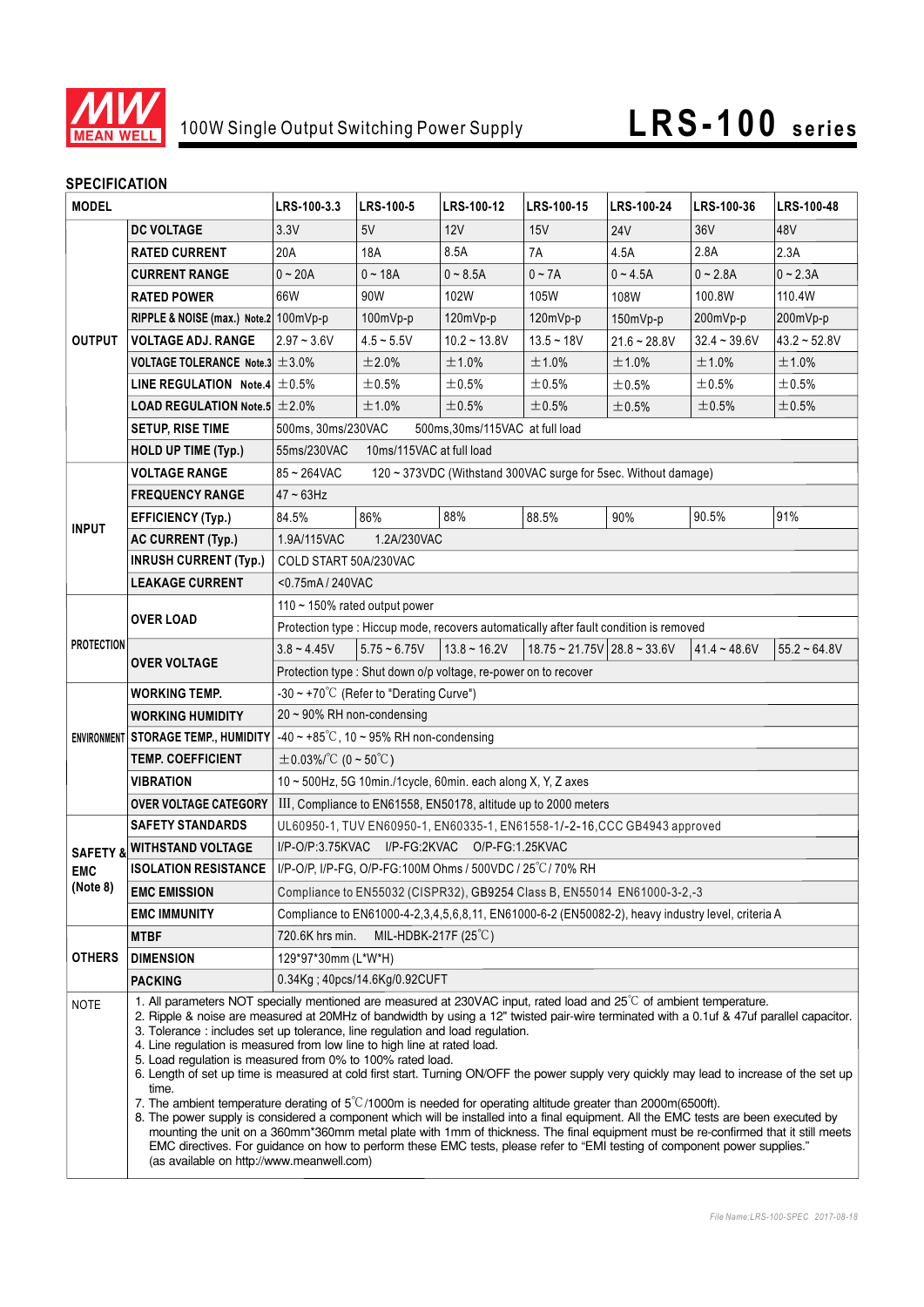

### 100W Single Output Switching Power Supply **LRS-100 series**